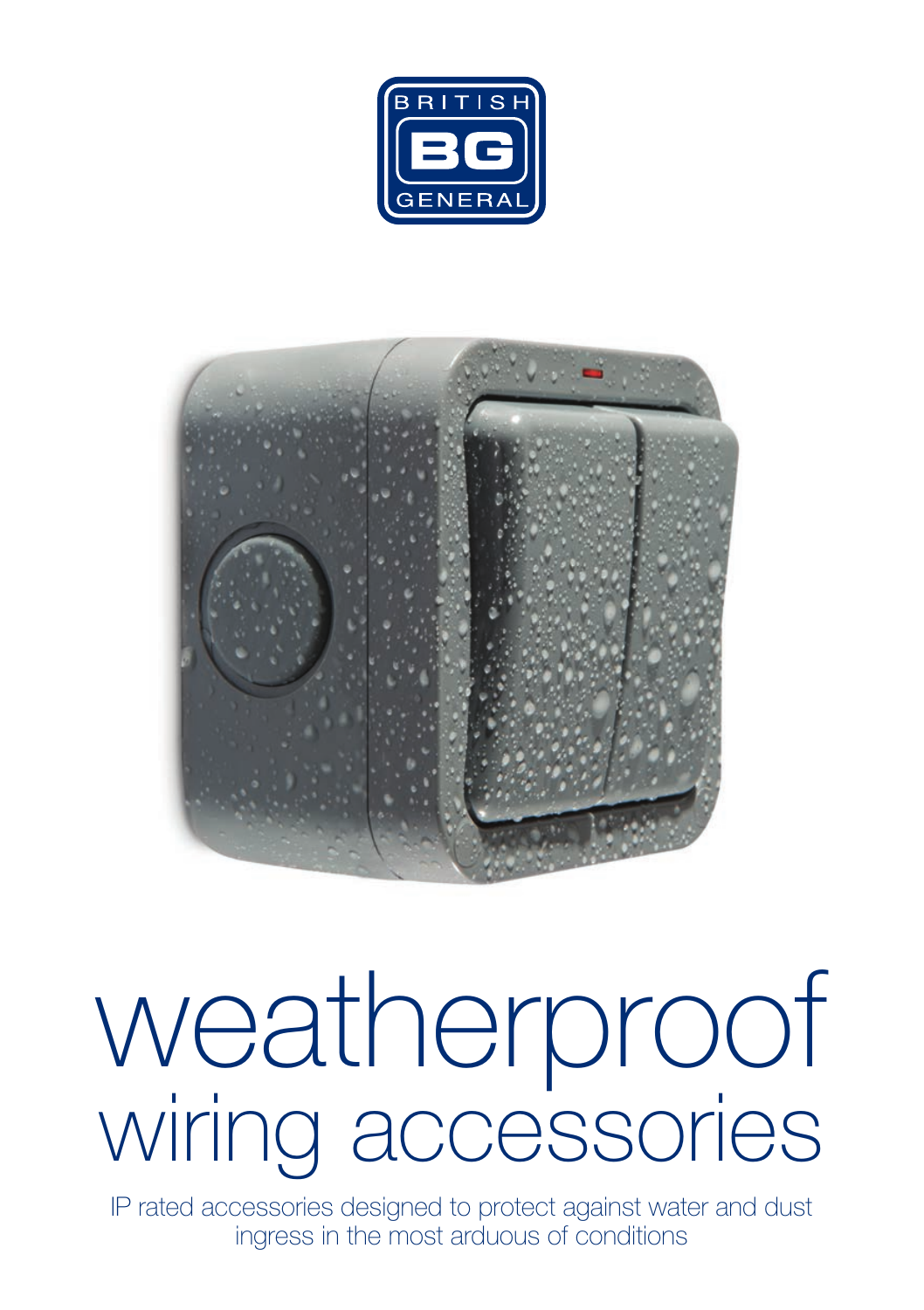## Features & Finishes



The weatherproof range is available in three variations:



**Decorative** Stainless steel with blue LED indicators, a stylish addition to any outside space. IP66 rated.



High quality impact resistant plastic with IP66 protection from water and dust ingress. Nexus Storm **IP55** 



Offering IP55 protection from water and dust.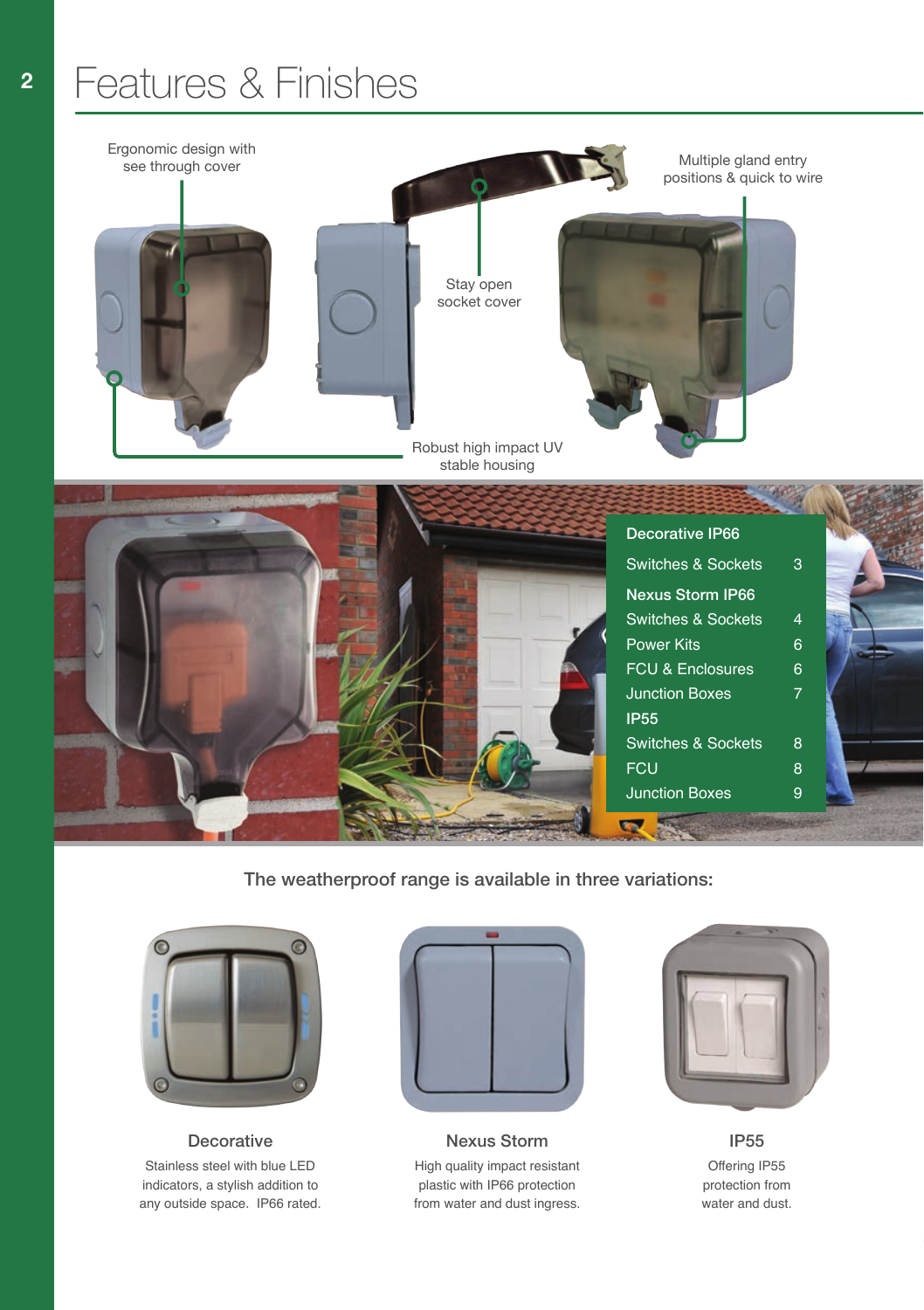## Weatherproof Accessories **11**

| First characteristic numeral         |         |                                                                                                                                                          |                                                                                  |        |                                                | Second characteristic numeral |                                                                                                              |                                            |  |
|--------------------------------------|---------|----------------------------------------------------------------------------------------------------------------------------------------------------------|----------------------------------------------------------------------------------|--------|------------------------------------------------|-------------------------------|--------------------------------------------------------------------------------------------------------------|--------------------------------------------|--|
|                                      |         | Protection against solid foreign objects                                                                                                                 | Degree of protection<br>for people against<br>access to hazardous<br>parts with: |        | Protection against harmful ingress of<br>water |                               |                                                                                                              | Degree of<br>protection                    |  |
| I.P.                                 | Example | <b>Tests</b>                                                                                                                                             |                                                                                  |        | I.P.                                           | <b>Tests</b><br>Example       |                                                                                                              | from water                                 |  |
| Ingress Protection (IP) Rating Table |         |                                                                                                                                                          |                                                                                  |        |                                                |                               |                                                                                                              |                                            |  |
| $\Omega$                             |         | No protection.                                                                                                                                           | Non-protected                                                                    |        | $\overline{0}$                                 |                               | No protection.                                                                                               | Non-protected                              |  |
| 1                                    |         | Full penetration of<br>50mm diameter of<br>sphere not allowed.<br>Contact with<br>hazardous parts not<br>permitted.                                      | Back of hand                                                                     |        | 1                                              |                               | Protected against<br>vertically<br>falling drops of water.                                                   | Vertically dripping                        |  |
| $\overline{c}$                       |         | Full penetration of<br>12.5mm diameter of<br>sphere not allowed.<br>The jointed test finger<br>shall have adequate<br>clearance from<br>hazardous parts. | Finger                                                                           |        | $\overline{c}$                                 |                               | Protected against<br>vertically falling<br>drops of water with<br>enclosure tilted 15°<br>from the vertical. | Dripping up to<br>15° from the<br>vertical |  |
| 3                                    |         | The access probe of<br>2.5mm diameter shall<br>not penetrate.                                                                                            | Tool                                                                             |        | 3                                              |                               | Protected against<br>sprays to 60° from<br>the vertical.                                                     | Limited spraying                           |  |
| $\overline{4}$                       |         | The access probe of<br>1mm diameter shall<br>not penetrate.                                                                                              | Wire                                                                             |        | $\overline{4}$                                 |                               | Protected against<br>water splashed from<br>all directions - limited<br>ingress permitted.                   | Splashing from all<br>directions           |  |
| 5                                    |         | Limited ingress of<br>dust<br>permitted (no harmful<br>deposit).                                                                                         | Dust<br>protected                                                                | W<br>т | 5                                              |                               | Protected against<br>low pressure jets<br>of water from all<br>directions - limited<br>ingress permitted.    | Hosing jets from all<br>directions         |  |
| 6                                    |         | No ingress of dust.                                                                                                                                      | Dust tight                                                                       | R<br>E | 6                                              |                               | Protected against<br>strong jets of water<br>e.g. for use on ship<br>decks - limited<br>ingress permitted.   | Hosing jets from all<br>directions         |  |
|                                      |         |                                                                                                                                                          |                                                                                  |        | $\overline{7}$                                 |                               | Protected against the<br>effects of immersion<br>between 150mm<br>and 1m.                                    | Temporary<br>immersion                     |  |
|                                      |         |                                                                                                                                                          |                                                                                  |        | 8                                              |                               | Protected against<br>continuous<br>submersion at a<br>specified depth.                                       | Continuous<br>immersion                    |  |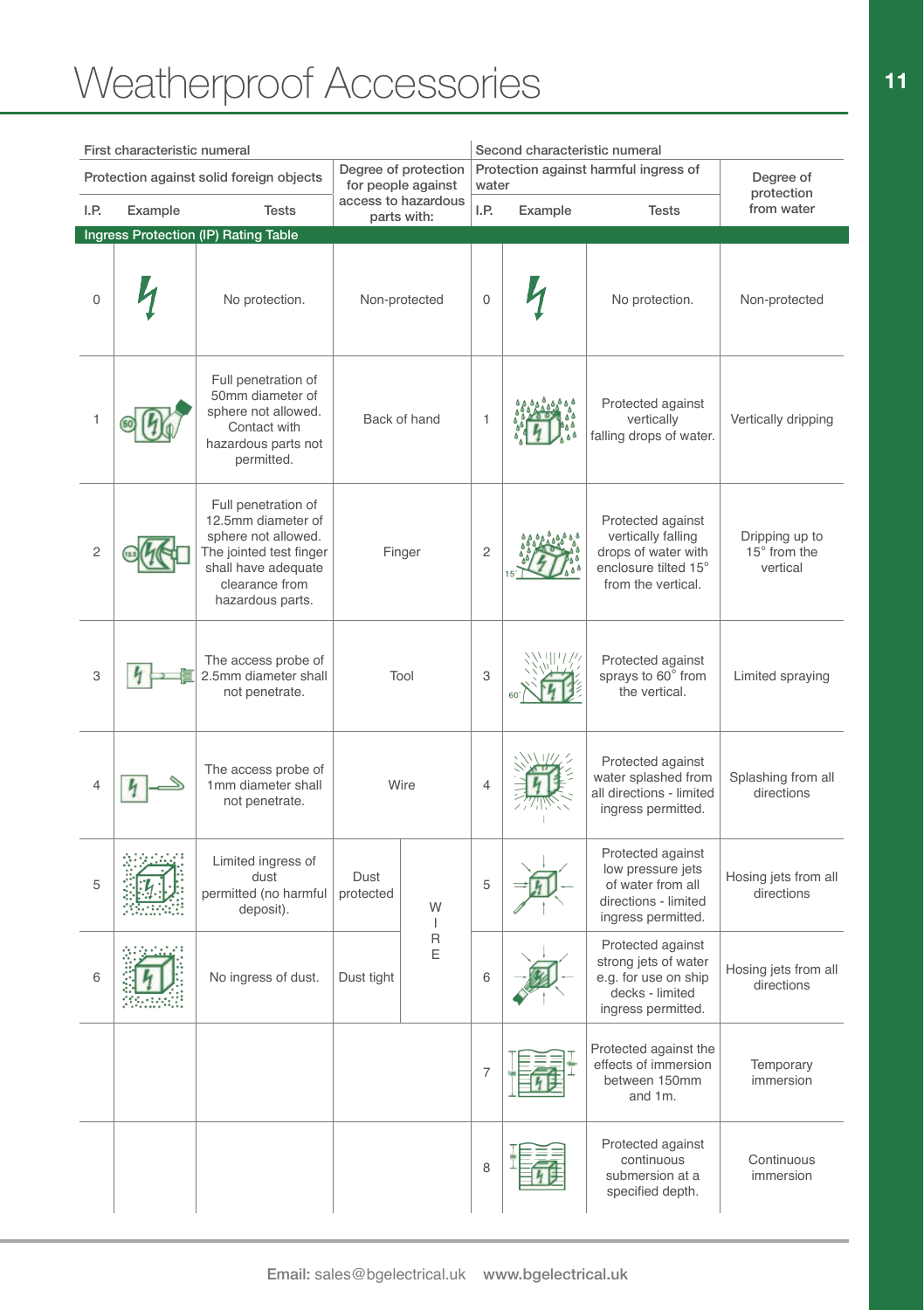The IK rating classifies the level of protection that electrical appliances provide against mechanical impacts from the outside. It is defined by standard IEC 62262.

The degree of mechanical protection is identified by a code that consists of the letters IK followed by two digits:

| Code             | Impact energy | Test                                                                                                          |
|------------------|---------------|---------------------------------------------------------------------------------------------------------------|
| <b>IK Rating</b> |               |                                                                                                               |
| $00\,$           | Non-protected |                                                                                                               |
| 01               | 0.150 joules  | Resistant against an impact from an object of 200 grams (0.44lbs) thrown from a distance of<br>7.5 cm (2.9")  |
| 02               | 0.200 joules  | Resistant against an impact from an object of 200 grams (0.44lbs) thrown from a distance of<br>10 cm (3.9")   |
| 03               | 0.350 joules  | Resistant against an impact from an object of 200 grams (0.44lbs) thrown from a distance of<br>17.5 cm (6.9") |
| 04               | 0.500 joules  | Resistant against an impact from an object of 200 grams (0.44lbs) thrown from a distance of<br>25 cm (9.8")   |
| 05               | 0.700 joules  | Resistant against an impact from an object of 200 grams (0.44lbs) thrown from a distance of<br>35 cm (13.8")  |
| 06               | 1.00 joules   | Resistant against an impact from an object of 500 grams (1.1lbs) thrown from a distance of<br>20 cm (7.9")    |
| 07               | 2.00 joules   | Resistant against an impact from an object of 500 grams (1.1lbs) thrown from a distance of<br>40 cm (15.7")   |
| 08               | 5.00 joules   | Resistant against an impact from an object of 1.7 kg (3.8lbs) thrown from a distance of<br>29.5 cm (11.6")    |
| 09               | 10.00 joules  | Resistant against an impact from an object of 5 kg (11lbs) thrown from a distance of<br>20 cm (7.9")          |
| 10               | 20.00 joules  | Resistant against an impact from an object of 5 kg (11lbs) thrown from a distance of<br>40 cm (15.7")         |

**The Nexus Storm and Decorative Weatherproof ranges are rated at IP66 and IK06.**